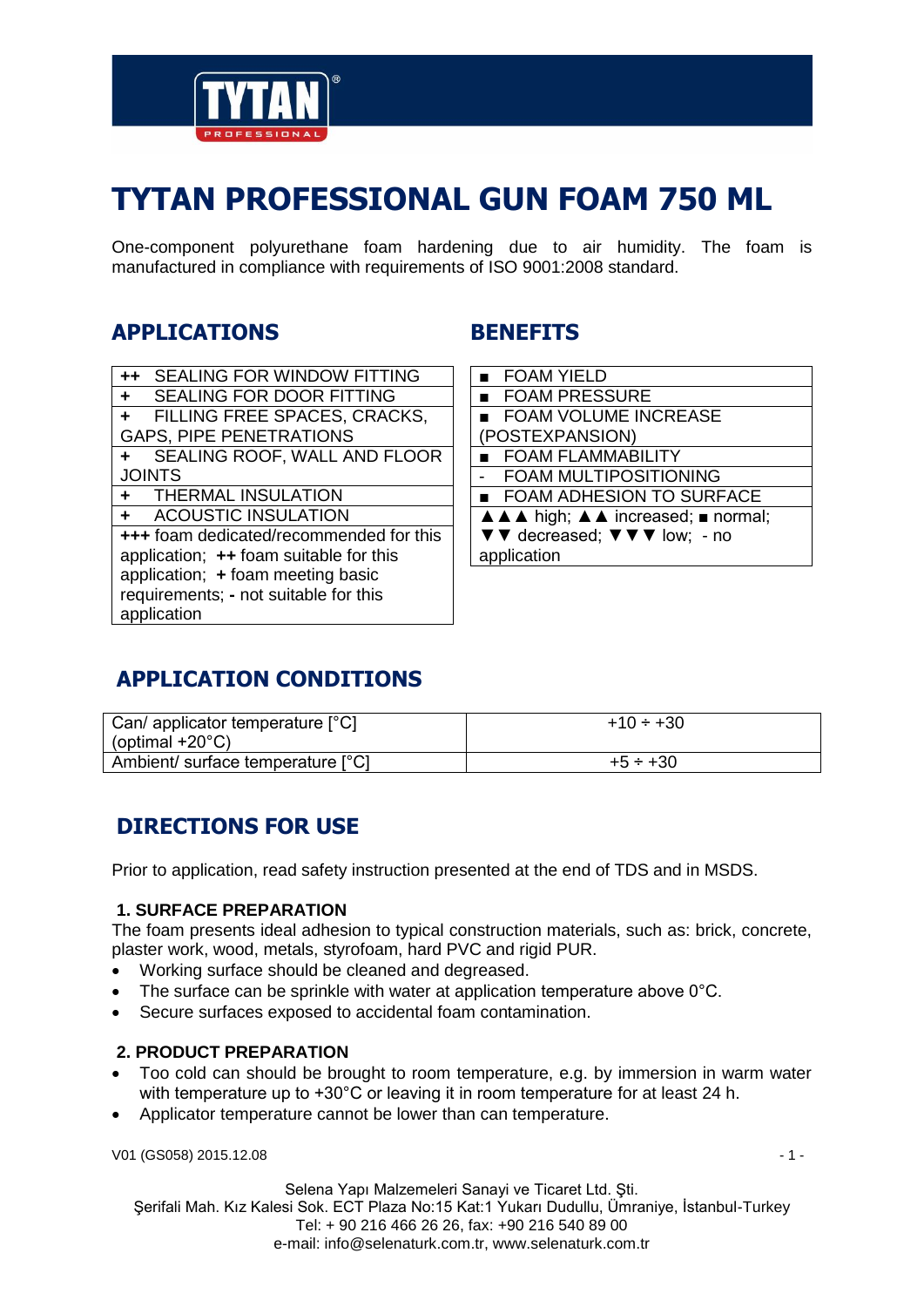

#### **3. APPLICATION**

- Put on protective gloves.
- Vigorously shake the can (10-20 seconds, the valve facing down) to thoroughly mix the components.
- Screw the can onto the applicator.
- Working position of the can is "valve facing down".
- Vertical gaps should be filled with foam starting at the bottom and moving up.
- Do not fill the entire gap the foam will increase in volume.
- In case of sealing the open woodwork, gaps > 3 cm are not recommended. Gaps > 5 cm are unacceptable. Slots wider than 3 cm from the bottom to fill up from one wall to the other alternately forming a zigzag pattern.
- Should application be interrupted for more than 5 minutes, the applicator nozzle with fresh foam should be cleaned with polyurethane foam cleaner and the can should be shaken prior to application.

#### **4. WORKS AFTER COMPLETION OF APPLICATION**

- Immediately after full foam hardening, it should be secured against exposure to UV rays by using e.g. plaster or paints, acrylic, silicon.
- After completion of work, the applicator should be thoroughly cleaned. To this end, a can with the cleaner should be screwed on the applicator and its trigger should be pushed until the moment, when clean fluid starts flowing out.

#### **5. REMARKS / RESTRICTIONS**

DOOR AND WINDOWS FITTING WITHOUT USING MECHANICAL COUPLING IS FORBIDDEN. LACK OF MECHANICAL COUPLINGS MAY CAUSE DEFORMATION OF THE MOUNTED ELEMENT.

- The curing process is dependent on temperature and humidity. The decrease in ambient temperature within 24 h after the application below the minimum application temperature can affect the quality and / or correctness of the seal.
- Hurried attempts at preliminary treatment may cause irreversible changes in foam structure and its stability and may affect deterioration of foam utility parameters.
- Open foam package should be used within 1 week.
- The foam displays lack of adhesion to polyethylene, polypropylene, polyamide, silicone and Teflon.
- Fresh foam should be removed with polyurethane foam cleaner.
- Hardened foam may only be removed mechanically (e.g. with a knife).
- Quality and technical condition of used applicator affect the parameters of final product.
- The foam should not be used in spaces without access of fresh air and poorly ventilated or in places exposed to direct sunlight.

### **TECHNICAL DATA**



V01 (GS058) 2015.12.08 - 2 -

Selena Yapı Malzemeleri Sanayi ve Ticaret Ltd. Şti. Şerifali Mah. Kız Kalesi Sok. ECT Plaza No:15 Kat:1 Yukarı Dudullu, Ümraniye, İstanbul-Turkey Tel: + 90 216 466 26 26, fax: +90 216 540 89 00 e-mail: info@selenaturk.com.tr, www.selenaturk.com.tr